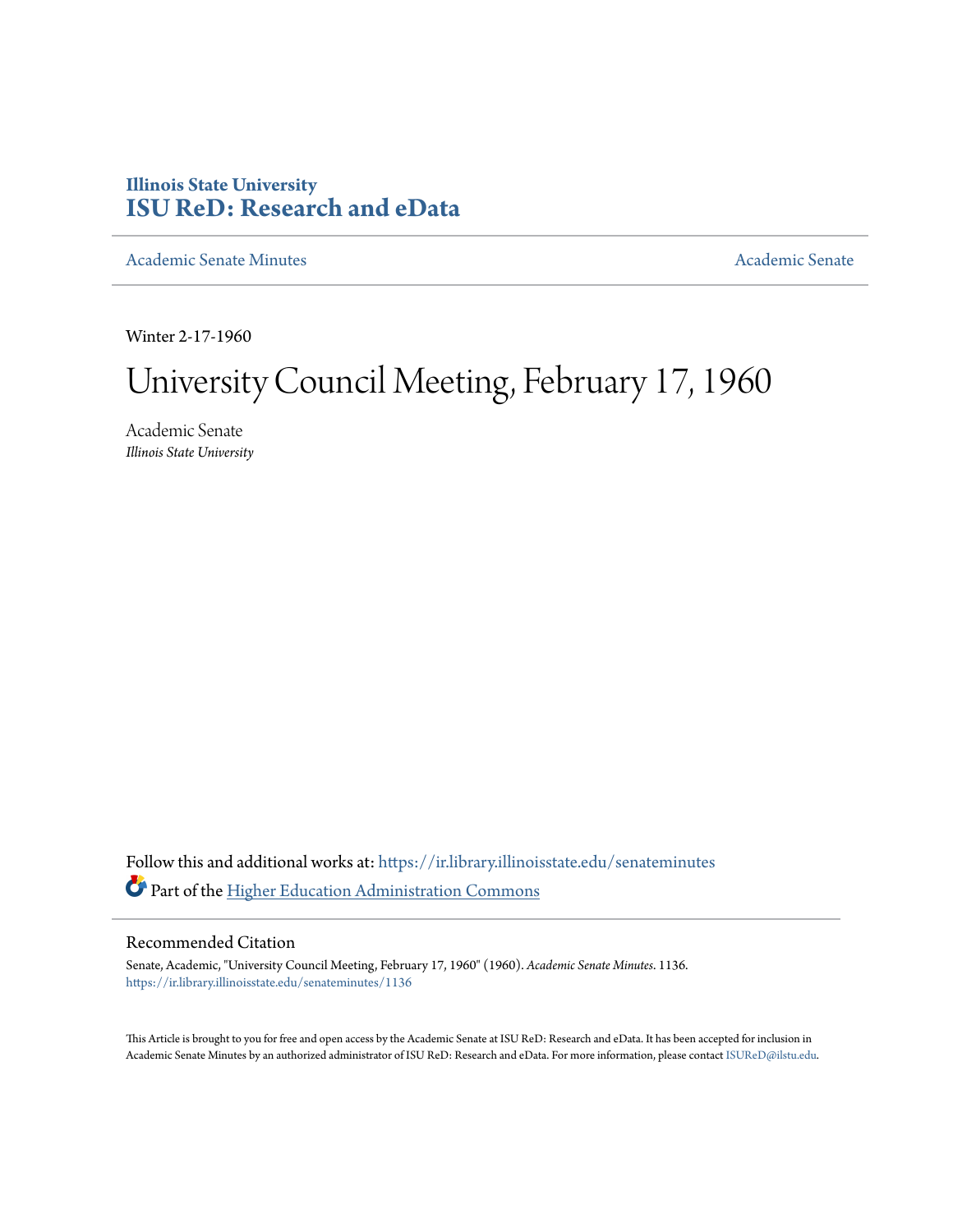### MINUTES OF THE UNIVERSITY COUNCIL (Not Approved by the Council)

February 17, 1960

### Members Present

Robert Bone DeVerne Dalluge Margery Ellis -Vic tor Gimmestad Howard Hancock Eric Johnson Ben Keeley Arthur Larsen Willard McCarthy Robert Moore Andreas Paloumpis Elizabeth Russell Eunice Speer Leo Yedor\_

Members Absent

Bernice Frey -

Non-Members Present

'• ,.·.:; ... ;:!,',

No. 12

 $\cdot\cdot\cdot$  .

 $\label{eq:2.1} \mathcal{L}_{\mathcal{M}}=\mathcal{L}_{\mathcal{M}}\otimes\mathcal{L}_{\mathcal{M}}$ Max Honn Ted Sands

North Central Visitation Committee · <br>Mr. Gimmestad introduced the members of the Visitation Committee: Mr. Emens, Ball State; Mr. Farber, DePauw; and Mr. Albertson, Ball State. Mr. Emens stated that their committee wanted to obtain general information regarding the functions and responsibilities of our Council, and they would also try to answer any questions from the members of the Council. Various members of the Council commented on the functions of the Council. Mr. Honn spoke briefly on the relationship of the Curriculum Committee to the University Council. At the conclusion of the discussion, the committee thanked the Council for this opportunity to openly discuss the various topics.

Approval of Minutes<br>Mr. Moore moved that the minutes of the February 8 meeting be approved. The motion was seconded by Miss Russell and was passed. Miss Russell moved that the minutes of the February 10 meeting be approved. The motion was seconded by Mr. Hancock and was passed.

### Agriculture Department Request

Mr. Honn, Chairman of the Curriculum Committee, distributed information previously requested by the Council comparing the minimum agriculture requirements of the State and of ISNU. Mr. Keeley pointed out that certain discrepancies were present in the hour requirements as listed in the catalog and on the mimeographed material. He also pointed out that agriculture majors are already excused from certain requirements and that this proposal should be further studied before any final action is taken.

Mr. Yedor commented that this request needed more study and discussion than had been given to it. Mr. Sands voiced his concern that granting this request would be against the principles of the General Education Program as originally instituted.

Mr. McCarthy commented that we have state and federal requirements to consider and we must also be concerned with training people in agriculture who are qualified to teach in this area.

Mr. Moore moved that this motion again be tabled. The motion to table was seconded by Mr. Keeley and was passed. Mr. Larsen asked that the minutes show that he voted "no" on this motion.